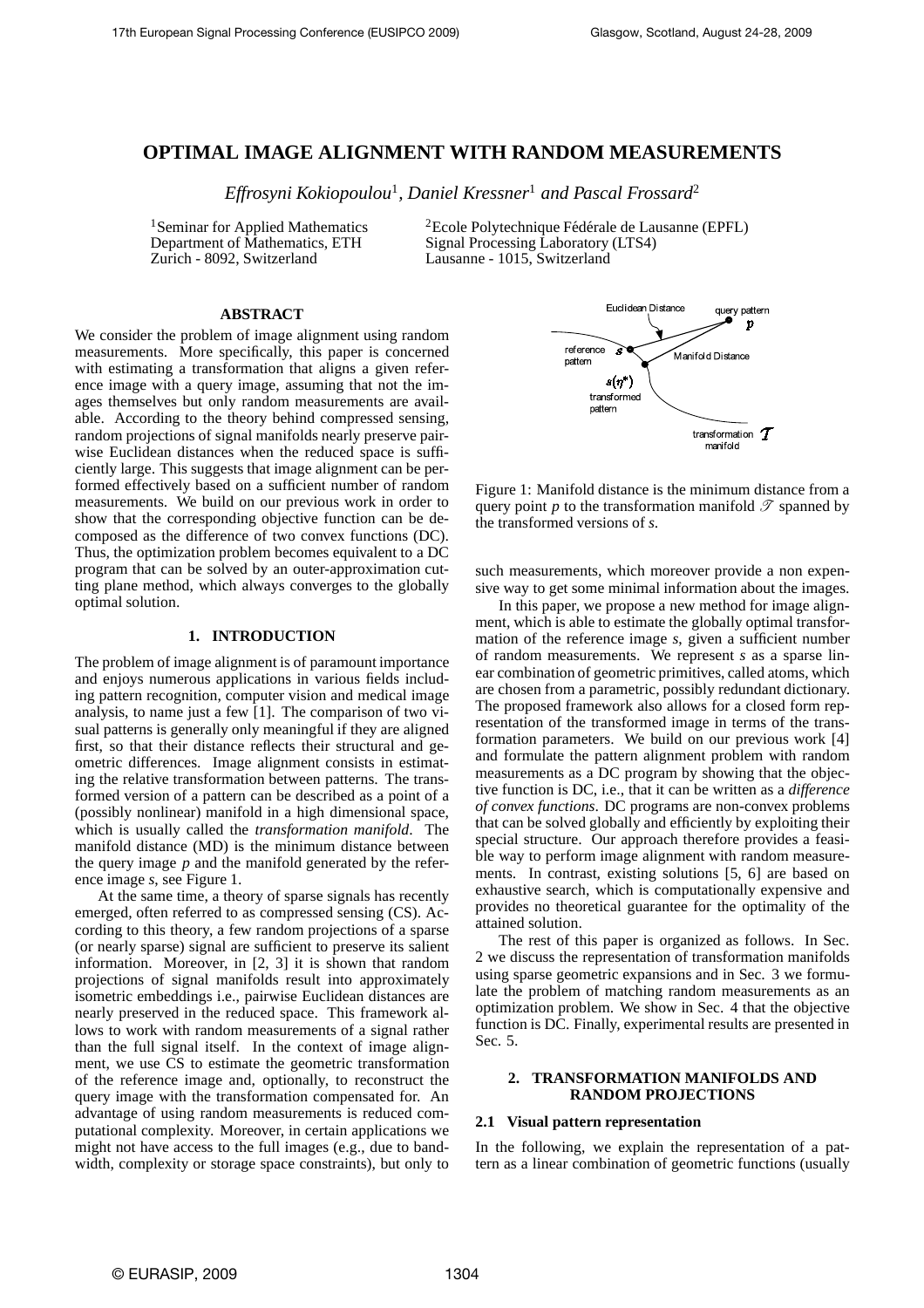called *atoms*), taken from a structured parametric and possibly redundant dictionary  $\mathscr{D} = {\phi_{\gamma}, \gamma \in \Gamma}$  spanning the input space. This representation typically allows to capture the most prominent features of the pattern. The atoms in a *parametric* dictionary are constructed by applying geometric transformations to a generating mother function denoted by  $φ$ . A geometric transformation  $γ ∈ Γ$  can be represented by the action of an operator  $U(\gamma)$  and therefore the parametric dictionary takes the form

$$
\mathscr{D} = \{ \phi_{\gamma} = U(\gamma)\phi, \ \gamma \in \Gamma \}. \tag{1}
$$

A transformation <sup>γ</sup>*<sup>i</sup>* , applied to the *i*th atom, is composed of elementary transformations of the following three types.

- *Translation* by  $b_i = [b_{ix} \ b_{iy}]^\top$ .  $U(b_i)$  moves the generating function across the image i.e.,  $U(b_i)\phi(x, y) =$  $\phi(x-b_{ix},y-b_{iy}).$
- *Rotation* by  $\omega_i$ .  $U(\omega_i)$  rotates the generating function by angle  $\omega_i$  i.e.,  $U(\omega_i)\phi(x, y) = \phi(\cos(\omega_i)x +$  $\sin(\omega_i)$ *y*,  $\cos(\omega_i)$ *y* −  $\sin(\omega_i)$ *x*).
- *Anisotropic scaling* by  $a_i = [a_{ix} \ a_{iy}]^\top$ .  $U(a_i)$  scales the generating function anisotropically in the two directions i.e.,  $U(a_i)\phi(x,y) = \phi(\frac{x}{a_{ix}}, \frac{y}{a_i})$  $\frac{y}{a_{iy}}$ .

Composing these transformations yields a transformation  $\gamma_i = (b_i, a_i, \omega_i) \in \Gamma$ , a synthesis of translations, anisotropic scalings and rotations. It can be observed that applying a transformation on the mother function is equivalent to transforming the coordinate system from  $\{x, y\}$  to  $\{\tilde{x}, \tilde{y}\}$  before applying  $\phi(\cdot)$ . In particular, when the *i*th atom in the parametric dictionary (1) is built as  $\phi_{\gamma} = U(\gamma_i)\phi(x, y)$ , where  $\gamma_i = (b_i, a_i, \omega_i) \in \Gamma$ , it forms the same 2D function as  $\phi(\tilde{x}, \tilde{y})$ , where

$$
\begin{bmatrix}\n\tilde{x} \\
\tilde{y}\n\end{bmatrix} = \underbrace{\begin{bmatrix}\n\frac{1}{a_{ix}} & 0 \\
0 & \frac{1}{a_{iy}}\n\end{bmatrix}}_{A} \underbrace{\begin{bmatrix}\n\cos \omega_i & \sin \omega_i \\
-\sin \omega_i & \cos \omega_i\n\end{bmatrix}}_{R(\omega_i)} \underbrace{\begin{bmatrix}\nx - b_{ix} \\
y - b_{iy}\n\end{bmatrix}}_{t}
$$
\n
$$
= AR(\omega_i)t.
$$
\n(2)

The approximation of a pattern *s* with atoms from the dictionary  $\mathscr{D}$  can be obtained in different ways. Even if finding the sparsest approximation of *s* is generally a hard problem, effective sub-optimal solutions are usually sufficient to capture the salient and geometric structure of the pattern with only a few atoms. In this work, we have chosen to use Orthogonal Matching Pursuit (OMP) [7, Sec. 9.5.3], which is a simple but yet effective algorithm for computing sparse approximations in practice.

Initially, OMP chooses the residual  $r_0 = s$  and then proceeds iteratively by selecting in the *j*th step the atom  $\phi_{\gamma_j}$  that best matches the residual  $r_{j-1}$  i.e.,  $\gamma_j =$  $\arg_{\gamma \in \Gamma} \max |\langle r_{j-1}, \phi_{\gamma} \rangle|$ . At each step, it updates the residual by orthogonal projection on the span of the selected atoms (i.e.,  $r_j = (I - P)r_{j-1}$ , where *P* is the orthogonal projector on the span $\{\phi_{\gamma_1}, \ldots, \phi_{\gamma_j}\}$ ). After *K* steps of OMP, the pattern *s* is approximated by a sparse linear combination of a few atoms i.e.,

$$
s \approx \sum_{k=1}^{K} \xi_k \phi_{\gamma_k}.
$$
 (3)

We propose the use of a dictionary of two-dimensional atoms that capture the geometrical information in an image.

The generating function  $\phi$  of  $\mathscr D$  used in this paper is the Gaussian

$$
\phi(x, y) = \frac{1}{\rho} \exp(-(x^2 + y^2)).
$$
\n(4)

Figure 2 shows the progressive approximation of the digit '5' from a Gaussian dictionary using OMP. Observe that only a few atoms are sufficient to capture the main geometric characteristics of the pattern and the representation (3) does not need to be very accurate before it is useful for alignment purposes.

#### **2.2 Transformation manifolds**

In the following, we discuss geometric transformations of the the reference image *s*. In contrast to the previous section, we restrict scalings to be isotropic, i.e., the geometric transformation  $\eta$  takes the form  $\eta = (b, \alpha, \omega)$ ; that is, it consists of a synthesis of translation  $b = [b_x, b_y]$ , isotropic scaling  $\alpha$  and rotation ω. The manifold  $\mathcal T$  of all such transformed images can be expressed mathematically as

$$
\mathcal{T} = \{s(\eta) = U(\eta)s, \eta = (b, \alpha, \omega)\}.
$$
 (5)

Although the manifold resides in a high-dimensional space, its intrinsic dimension *d* is rather small and equal to the number of transformation parameters, which is 4. Figure 3 shows a few samples from the transformation manifold of the digit "5", when the transformation is a rotation.

All such transformations  $\eta$  form a group, namely the similitude group  $SIM(2)$  on the 2D plane. As in (2), we denote

$$
R(\omega) = \left[\begin{array}{cc} \cos \omega & \sin \omega \\ -\sin \omega & \cos \omega \end{array}\right], \ \ 0 \leq \omega < 2\pi,
$$

as the rotation matrix for the angle  $\omega$  in the 2D plane. If  $(b, \alpha, \omega)$  and  $(b', \alpha', \omega')$  are two elements of the SIM(2) group, then the group law [8] is

$$
(b, \alpha, \omega) \circ (b', \alpha', \omega') = (b + \alpha R(-\omega)b', \alpha \alpha', \omega' + \omega). \tag{6}
$$

Replacing the reference image *s* by its approximation (3), applying the transformation  $\eta$  results in

$$
s(\eta) = U(\eta)s = \sum_{k=1}^{K} \xi_k U(\eta) \phi_{\gamma_k} = \sum_{k=1}^{K} \xi_k \phi_{\eta \circ \gamma_k}, \qquad (7)
$$

where  $\eta \circ \gamma_k$  is a composition of transformations. In words, the transformation is applied to each constituent atom individually. Furthermore, the group law (6) can be employed to determine the updated parameters of the transformed atoms. Let us emphasize the importance of equation (7): it allows to express the manifold equation (5) in closed form with respect to the transformation parameters  $\eta$ . This is essential for the computation of the manifold distance, and in particular for the applicability of the DC programming methodology that is proposed in the next section.

#### **3. PROBLEM FORMULATION**

In this paper, we are interested in estimating the transformation  $\eta^*$  that matches best two visual patterns. As above, let *p* denote the query pattern and  $\mathscr T$  the transformation manifold described by equation (5). The main idea is to perform matching between their random projections instead of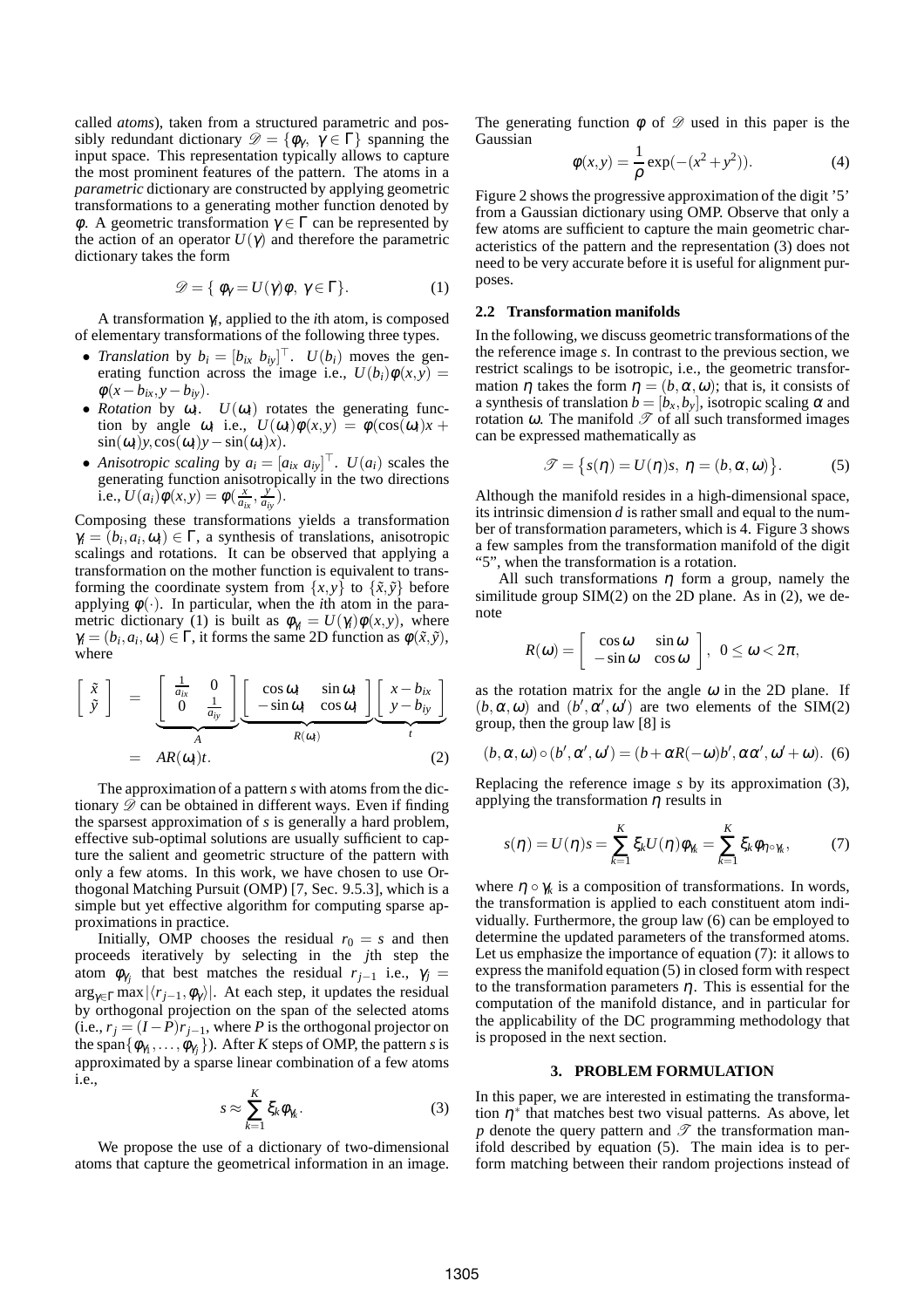

Figure 2: Progressive OMP approximation of the digit "5" (leftmost) with 10, 20, 30, 40 and 50 Gaussian atoms (from left to right).



Figure 3: Samples from the transformation manifold of the digit "5". From left to right, the samples correspond to rotation angles from 0 to  $2\pi$  with step  $\pi/4$ .

the visual patterns themselves. Assume that we have *M* random projections of both the reference pattern *s* and the query pattern *p*, obtained by computing inner products with the same *M* random signals *z*1,...,*zM*. In what follows, we provide first some background material on random projections of manifolds and then we formulate the transformation estimation from random projections as an optimization problem.

#### **3.1 Random projections of manifolds**

Suppose that we project the transformation manifolds spanned by two distinct patterns on *M* random vectors *z*1,...,*zM*. In order to make sure that the matching between points in the reduced space is equivalent to matching corresponding points in the initial high-dimensional space, the embedding should be (nearly) isometric i.e., pairwise Euclidean distances should be (nearly) preserved. Only if this is the case then one can reliably perform image alignment in the reduced space and estimate the unknown transformation.

What is a good choice of *M*? Recall that *d* is the intrinsic dimension of a manifold (in our case  $d = 4$ , the number of transformation parameters). Recently, Baraniuk and Wakin [2] provide an estimate of *M* that is linear in *d* and logarithmic in *N*, the number of pixels in the image. We revisit the main result from [2].

**Theorem 1** Let  $\mathcal T$  be a compact d-dimensional manifold in  $\mathbb{R}^N$  having volume V and condition number  $1/\tau$ . Fix  $0<\varepsilon<\tau$ 1 and  $0 < \rho < 1$ . Let Z be a random orthoprojector from  $\mathbb{R}^N$ to  $\mathbb{R}^M$  and

$$
M \ge O\Big(\frac{d\log(NV\tau^{-1})\log(\rho^{-1})}{\varepsilon^2}\Big). \tag{8}
$$

*Suppose M* < *N. Then, with probability exceeding* 1−ρ*, the following statement holds: For every pair of points*  $x, y \in \mathcal{T}$ *,* 

$$
(1 - \varepsilon)\sqrt{\frac{M}{N}} \le \frac{\|Zx - Zy\|_2}{\|x - y\|_2} \le (1 + \varepsilon)\sqrt{\frac{M}{N}}.\tag{9}
$$

Roughly speaking, the theorem is proved by determining a high-resolution sampling on the manifold and then applying the Johnson-Lindenstrauss lemma [9] to the sampled points. The above theorem implies that *M* depends logarithmically on other properties of the manifold, such as its volume *V* and condition number  $1/\tau$ . However, in practice it is hard to know or to estimate these parameters, and therefore empirical algorithms are used for determining *M* (see e.g., [3]).

#### **3.2 Transformation estimation problem**

We formulate the parameter estimation problem as follows<sup>1</sup>

$$
\eta^* = \arg\min_{\eta = (b,\alpha,\omega)} f(\eta), \text{ where}
$$

$$
f(\eta) = \sum_{i=1}^M |\langle s(\eta), z_i \rangle - \langle p, z_i \rangle|.
$$
 (10)

Recall that  $s(\eta) \in \mathscr{T}$  denotes the transformation of *s* subject to  $\eta = (b, \alpha, \omega)$ . We assume that the pattern *s* has been approximated by a sparse expansion over the dictionary  $\mathscr{D}$ , see (3). When the atom parameters  $\gamma_k$  in this expansion are fixed, the transformed pattern  $s(\eta)$  in (7) provides a parametric pattern model with respect to  $\eta$ . Note that in the optimization problem (10), the query pattern *p* is *not* expanded but used in its original form.

The optimization problem (10) for determining the best transformation parameters  $\eta^*$  is typically nonlinear and nonconvex [10]. This makes it hard to solve using traditional methods, such as steepest descent or Newton-type methods due to their local convergence property and the presence of an unknown number of local minima. However, it will be shown in Section 4 that the above objective function is a difference of two convex (DC) functions. This allows us to formulate the optimization problem as a DC program and solve it globally by a cutting plane method [11, Thm 5.3].

#### **4. DC DECOMPOSITION**

The purpose of this section is to show that the objective function (10) is DC.

# **4.1 Properties of DC functions**

We start with some definitions and basic properties about DC functions [11, 12, 13]. Let  $X \subseteq \mathbb{R}^n$  be convex. A function  $f$ :  $X \to \mathbb{R}$  is called DC on *X* if there exist two convex functions  $g, h: X \to \mathbb{R}$  such that

$$
f(x) = g(x) - h(x).
$$
 (11)

A representation of this form is called *DC decomposition* of *f*. DC decompositions are clearly not unique; for any convex function  $c(x)$ , the decomposition  $f(x) = (g(x) + c(x))$  –

<sup>&</sup>lt;sup>1</sup>Note that, in our formulation  $f(\eta)$  is based on the 1-norm distance and, strictly speaking, Theorem 1 does not apply. However, by the equivalence of norms in finite-dimensional spaces, a good match in the 1-norm yields a good match in the 2-norm, to which Theorem 1 applies.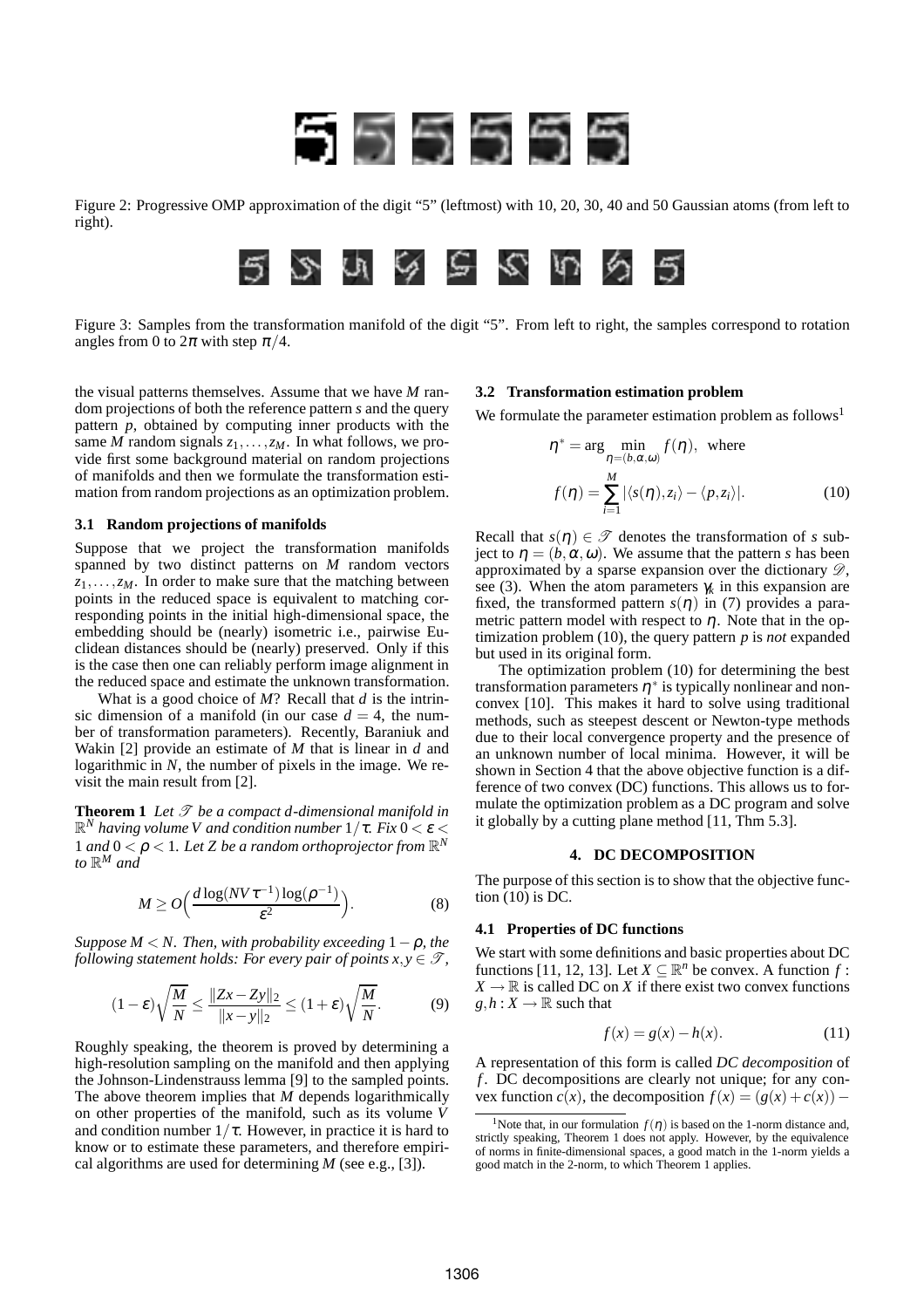$(h(x) + c(x))$  is also DC. We will make use of the following two properties.

**Proposition 1 (Properties of DC functions [12, Sec 4.2])**

*Let*  $f = g - h$  and  $f_i = g_i - h_i$ ,  $i = 1...$ , *m* be DC functions. *Then the following functions are also DC:*

(a) 
$$
\sum_{i=1}^{m} \lambda_i f_i = \left[ \sum_{\{i : \lambda_i \geq 0\}} \lambda_i g_i - \sum_{\{i : \lambda_i < 0\}} \lambda_i h_i \right] - \left[ \sum_{\{i : \lambda_i \geq 0\}} \lambda_i h_i - \sum_{\{i : \lambda_i < 0\}} \lambda_i g_i \right].
$$
\n(b)  $|f| = 2 \max\{g, h\} - (g + h).$ 

# **4.2 DC form of the objective function**

We now combine Proposition 1 with our previous results [4] to prove the main result of this paper.

**Theorem 2** *The objective function f in (10) is DC.*

*Proof:* Recall that

$$
f(\eta) = \sum_{i=1}^{M} |\langle s(\eta), z_i \rangle - \langle p, z_i \rangle|
$$
  
= 
$$
\sum_{i=1}^{M} |\sum_{k=1}^{K} \xi_k \langle \phi_{\eta_k}, z_i \rangle - \langle p, z_i \rangle|,
$$
 (12)

where  $\eta_k = \eta \circ \gamma_k$ . In [4] we have shown that (i) the transformed generating functions  $\phi_{\eta_k}$  are DC, (ii) the inner products  $\langle \phi_{\eta_k}, z \rangle$  between the atoms and a fixed pattern *z* are DC, and (iii) the inner product  $\langle s(\eta), z \rangle = \sum_{k=1}^{K} \xi_k \langle \phi_{\eta_k}, z \rangle$  is also a DC function of η.

In particular, each function  $\langle s(\eta), z_i \rangle = \sum_{k=1}^{K} \xi_k \langle \phi_{\eta_k}, z_i \rangle$ corresponding to a measurement vector  $z_i$ , with  $1 \le i \le M$ , is DC. Note that  $f_i(\eta) := \langle s(\eta), z_i \rangle - \langle p, z_i \rangle$  remains DC since the second term is constant and does not depend on  $\eta$ . Assume now that the DC decomposition of each function  $f_i$  is given by  $f_i(\eta) = g_i(\eta) - h_i(\eta)$ .

By Proposition 1(b), the absolute value of a DC function is DC and hence

$$
|f_i(\eta)|=2\max\{g_i,h_i\}-(g_i+h_i)=\tilde{g}_i(\eta)-\tilde{h}_i(\eta).
$$

is also DC. Finally, the objective function in (12) is DC since it is simply a sum of *M* DC functions:

$$
f(\eta) = \sum_{i=1}^{M} |f_i(\eta)| = \sum_{i=1}^{M} (\tilde{g}_i(\eta) - \tilde{h}_i(\eta))
$$
  
= 
$$
\sum_{i=1}^{M} \tilde{g}_i(\eta) - \sum_{i=1}^{M} \tilde{h}_i(\eta).
$$

 $\Box$ 

Theorem 2 allows the application of DC programming methods for finding the global minimizer of *f*. However, a closed form symbolic expression of the DC decomposition of *f* would be both too inefficient and too complicated to obtain. In contrast, the values of *g* and *h* at a specific value of  $\eta$  can be obtained much more easily, by sequentially evaluating the construction in the proof of Theorem 2. In fact, only one of the two functions needs to be evaluated (for example, the evaluation of *g* yields the corresponding value of *h* for free and vice versa).



Figure 4: (a) Pattern warped with the exact transformation  $\omega^* = 3\pi/2$  and  $\alpha^* = 0.8$ . (b) Estimated transformations  $\hat{\eta}$ obtained with *M* ranging from 10 (leftmost) up to 50 (rightmost) random measurements.

# **4.3 DC programs**

An optimization problem is called a DC program if it takes the form

$$
\min_{x} \qquad f(x) = g(x) - h(x), \tag{13}
$$
\n
$$
\text{s.t.} \qquad x \in X = \{x \in \mathbb{R}^n : \delta(x) \le 0\},
$$

where  $g, h: X \to \mathbb{R}$  are convex functions and  $\delta : \mathbb{R}^n \to \mathbb{R}$  is a convex function. Assume that (13) is solvable and denote its global minimum by  $\omega^*$ . The next proposition provides an optimality condition for (13).

**Proposition 2** ([11]) *The point*  $x^* \in X$  *is an optimal solution to the DC problem (13) if and only if there exists t*<sup>\*</sup>  $\in \mathbb{R}$  *such that*

$$
0 = \inf\{-h(x) + t : x \in X, t \in \mathbb{R}, g(x) - t \le g(x^*) - t^*\}.
$$
\n(14)

In this work, we have chosen to solve the DC Program (13) by the outer approximation cutting plane algorithm proposed in [11, Sec 5.3], for its simplicity and also due to the fact that the parameter space in our problem is fourdimensional. However, we should mention that our framework could also be combined with other DC solvers such as Branch-and-Bound schemes [11, Sec 5.1, Sec 5.2] and DCA [14].

## **5. EXPERIMENTAL RESULTS**

We use as pattern *s* the handwritten digit image '5' shown in Fig. 2. We build a pattern model of *s* using OMP with  $K = 20$  Gaussian atoms. Observe that already a few atoms are sufficient to capture the main geometric structure of the pattern. In our experiments we consider  $\eta$  to be a synthesis of an isotropic scaling  $\alpha \in [0.5, 1.5]$  and rotation  $\omega \in [0, 2\pi)$ .

We run 40 random experiments with random transformations  $\eta$  and different random realizations of the measurement matrix *Z*. Each query image *q* is built with image warping by applying the geometric transformation on *s*. Then, for each random experiment, 200 iterations of the cutting plane method are employed to align *s* with *q*. We compute the relative error of the estimated transformation  $\hat{\eta}$  as follows

$$
e_r = \frac{|\hat{\omega} - \omega^*|}{\omega^*} + \frac{|\hat{\alpha} - \alpha^*|}{\alpha^*},
$$
 (15)